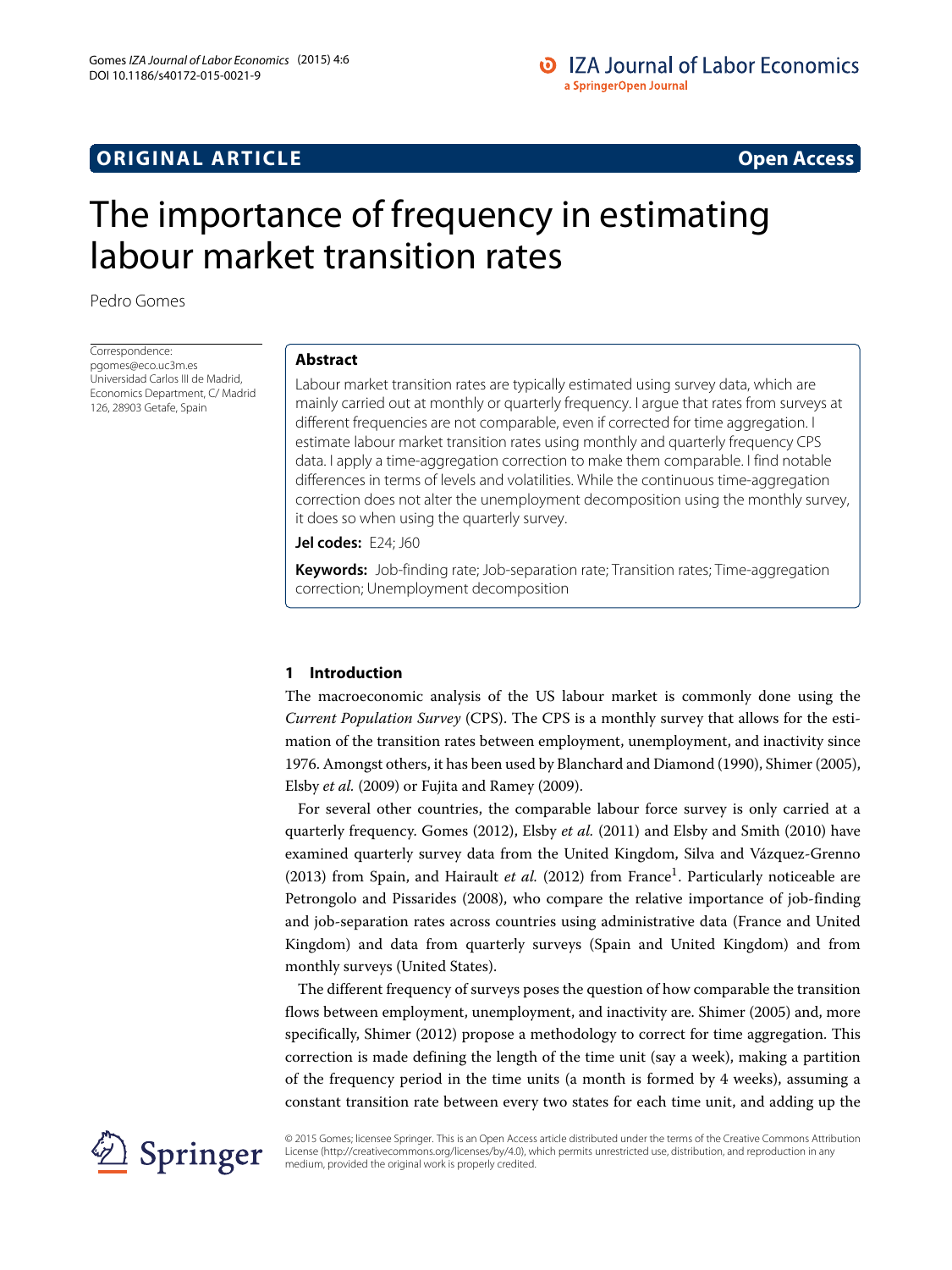product of the transition rates for all the possible paths that link the initial state with the final state. To investigate the comparability of the data flows from datasets at different frequencies, it suffices to estimate the counterparts of the transition rates to the same time unit and verify whether they coincide.

Shimer [\(2012\)](#page-9-3) argues that the time aggregation affects the cyclicality of transition rates and creates a bias when measuring the relative importance of job-finding and job-separation rates for unemployment fluctuations. He defends the use of a continuous time-aggregation correction that became a standard practice in the literature. Elsby *et al.* [\(2009\)](#page-8-1) prefer the use of a discrete, weekly time-aggregation correction. Although they acknowledge Shimer's point, they find that the effect of the correction on the cyclicality of flows is quantitatively small. Nekarda [\(2009\)](#page-9-4) further investigates the performance of the time-aggregation correction. Using weekly data from the Survey of Income and Program Participation, he is able to compute both the weekly and monthly transitions and check their consistency. He find that the monthly data understates the true transitions by 15 to 24 per cent. However, as in Elsby *et al.* [\(2009\)](#page-8-1) he concludes that using the monthly data does not create a significant cyclical bias. This result was subsequently used by Smith [\(2011\)](#page-9-5) to disregard the correction.

The objective of this paper, similar to Nekarda [\(2009\)](#page-9-4), is to investigate how the frequency of a survey matters for measuring labour market flows and evaluate the performance of the time-aggregation correction. I calculate transition rates at monthly and quarterly frequency from the CPS between 1976 and 2011. I apply both the discrete and continuous time-aggregation corrections. As in Nekarda [\(2009\)](#page-9-4), I find significant differences in the transition rates obtained at different frequencies, across all state pairs, both in terms of levels and volatilities. Using a quarterly survey understates the measured monthly transitions rates by 30 to 50 per cent.

I also evaluate whether the frequency of the survey affects the unemployment decomposition. Applying the continuous time-aggregation correction on the monthly survey data does not alter the relative importance of job-finding and job-separation rates, which is 50-50 in my sample. This result confirms the findings of Nekarda [\(2009\)](#page-9-4) and Elsby *et al.* [\(2009\)](#page-8-1). However, the data from the quarterly survey shows a different picture. Without correcting the data, the job-separation rate is measured to be more important (60-40), while the continuous time aggregation correction overstates the importance of the job-finding rate (40-60).

To understand these differences, the key insight is that the time-aggregation correction crucially imposes a within-period invariant transition rate as if transiting from one state to another were a memoryless stochastic process. Using the monthly survey, I calculate conditional transition probabilities that differ substantially depending on the previous labour market state. In the last section, I briefly discuss possible causes for history-dependent transition rates that have been identified in the labour literature.

### **2 Theory of time aggregation**

This section follows closely the notation of Shimer [\(2012\)](#page-9-3). Consider a labour market with three states: employment (E), unemployment (U), and inactivity (I). Each period  $t \in \{0, 1, 2, 3, ...\}$  corresponds to a month. A monthly survey observes the transitions between *t* and  $t + 1$  recorded in a 3  $\times$  3 discrete time Markov transition matrix  $n_m$ , with columns summing to 1. A quarterly survey observes the transitions between  $t$  and  $t + 3$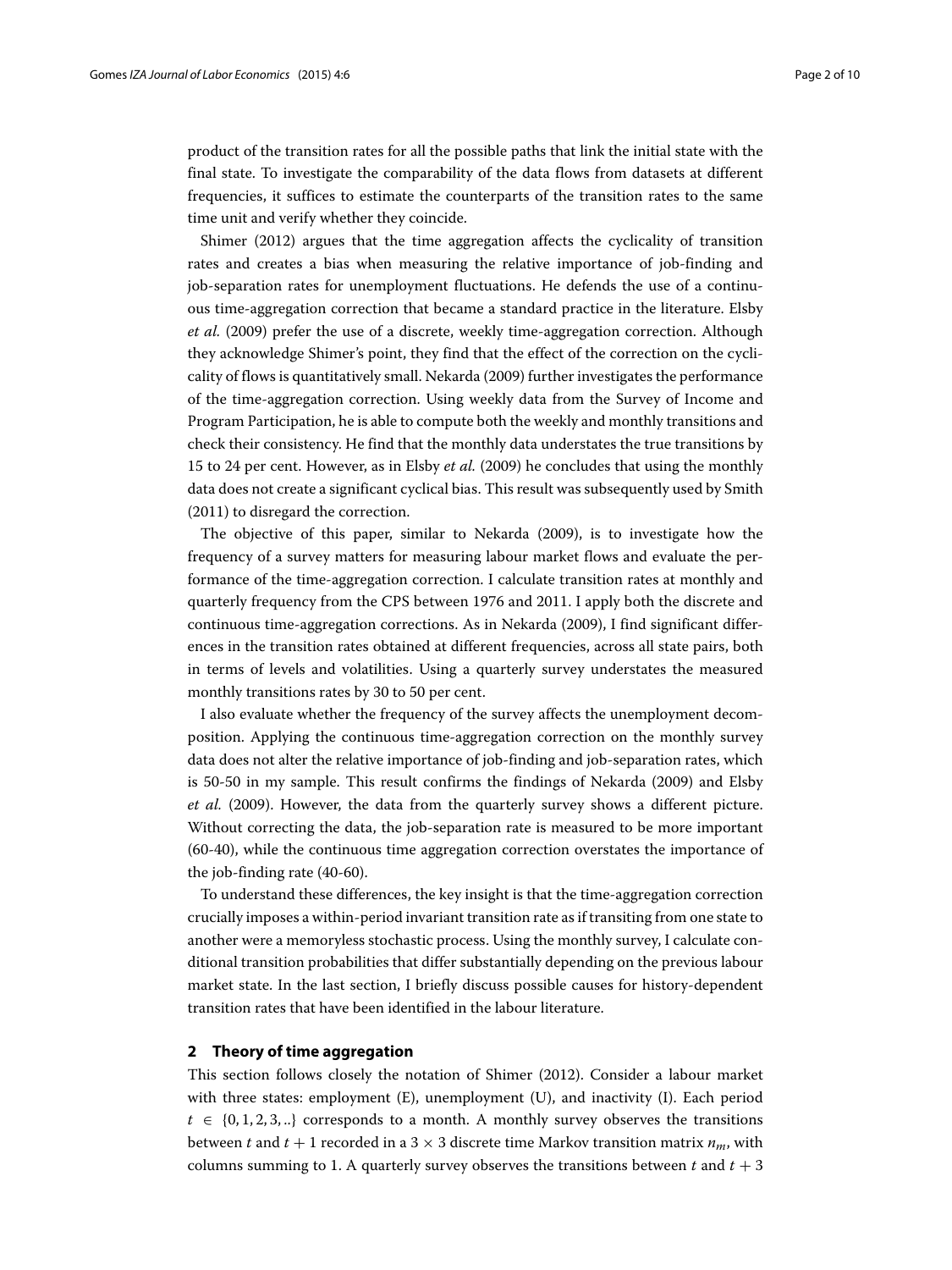recorded in an equivalent transition matrix  $n_q$ . It is possible to extrapolate (and correct for the time-aggregation) the monthly transition matrix from the quarterly discrete transition matrix (and call it  $\hat{n}_m$ ) as well as the quarterly transition matrix from the monthly discrete transition matrix (and call it  $\hat{n}_q$ ). Let  $\mu_i$  denote a diagonal matrix of eigenvalues and  $p_i$  denote the matrix with corresponding eigenvectors of the discrete transition matrix at frequency  $i \in \{m, q\}$ . Then

<span id="page-2-0"></span>
$$
\hat{n}_q = n_m \times n_m \times n_m = p_m \mu_m^3 p_m^{-1},\tag{1}
$$

<span id="page-2-1"></span>
$$
\hat{n}_m = p_q \mu_q^{1/3} p_q^{-1}.\tag{2}
$$

Suppose now that the transitions occur in a continuous time environment. Let  $\lambda$  be the  $3 \times 3$  continuous time Markov transition matrix that records in the off-diagonal the Poisson continuous arrival rate,  $\lambda^{AB}$  from state  $A \in \{E, U, I\}$  to state  $B \neq A$ . We can retrieve the continuous time transition matrix from the limit of either the monthly transition matrix (and call it  $\hat{\lambda}_m$ ) or the quarterly transition matrix (and call it  $\hat{\lambda}_q$ ).

<span id="page-2-2"></span>
$$
\hat{\lambda}_m = \lim_{\Delta \to 0} \frac{p_m \mu_m^{\Delta} p_m^{-1} - I}{\Delta},\tag{3}
$$

<span id="page-2-3"></span>
$$
\hat{\lambda}_q = \frac{1}{3} \lim_{\Delta \to 0} \frac{p_q \mu_q^{\Delta} p_q^{-1} - I}{\Delta}.
$$
\n(4)

The reason I divide by 3 in the latter expression is to make the two instantaneous rates comparable (total transitions per month). In the following section, I test using CPS data whether the discrete time extrapolated transition matrices are equal to the observed ones,  $\hat{n}_q = n_q$  and  $\hat{n}_m = n_m$ , and whether the instantaneous rates also coincide,  $\hat{\lambda}_q = \hat{\lambda}_m$ .

# **3 Transition rates at different frequencies**

I use CPS monthly data between 1976 and 2011 to compute the transition rates. The CPS surveys households for four consecutive months, leaves them out for 8 months, and interviews them again for four more months. Taking advantage of the CPS structure, we can compute the transition probabilities in the labour market by comparing the status of a worker in two different periods and then aggregating across individuals. I compare two consecutive waves to obtain monthly transition rates. The quarterly transition rates are derived by comparing the first and the forth waves and the fifth and eighth waves<sup>2</sup>. Throughout the paper, I refer to the quarterly survey to classify the frequency of the interviews ( $t$  and  $t + 3$ ) and not the frequency of the survey itself, which is monthly in both cases. All the original and treated series used in the paper, as well as the MATLAB codes for time-aggregation bias correction, are in an Additional file [1](#page-8-7) (GomesIZA2015.zip, also available in the author's website). All series are shown in a Additional file [2:](#page-8-8) graphical appendix.

### **3.1 Levels and volatilities**

Table [1](#page-3-0) shows the off-diagonal elements of the matrices  $n_m$ ,  $\hat{n}_m$ ,  $n_q$ , and  $\hat{n}_q$ . The numbers of the extrapolated transitions are far from the directly observable ones. The extrapolated monthly rates have a downward bias that ranges from 30 to 50 per cent. Job-finding and job-separation rates are understated by one third, while the transitions in and out of inactivity have an even larger bias. From the extrapolated data, we would calculate an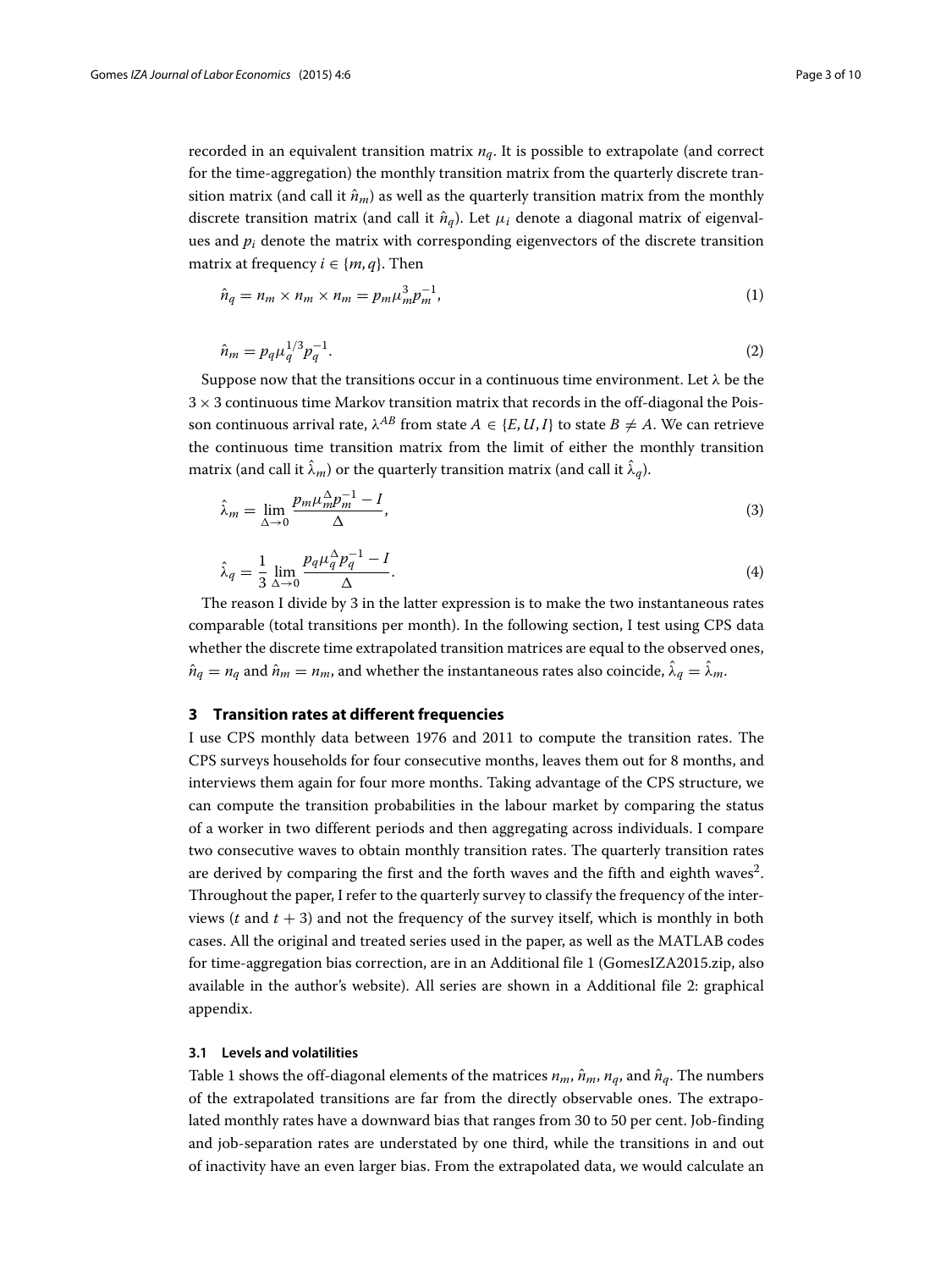<span id="page-3-0"></span>

|                   | Monthly           |                                    | Quarterly         |                             | <b>Continuous</b>              |                                |
|-------------------|-------------------|------------------------------------|-------------------|-----------------------------|--------------------------------|--------------------------------|
|                   | Original<br>$n_m$ | <b>Extrapolated</b><br>$\hat{n}_m$ | Original<br>$n_a$ | Extrapolated<br>$\hat{n}_q$ | Corrected<br>$\hat{\lambda}_m$ | Corrected<br>$\hat{\lambda}_q$ |
|                   |                   |                                    |                   |                             |                                |                                |
| Mean              |                   |                                    |                   |                             |                                |                                |
| $E \rightarrow U$ | 0.015             | 0.010                              | 0.023             | 0.027                       | 0.020                          | 0.012                          |
| $E \rightarrow 1$ | 0.029             | 0.015                              | 0.046             | 0.086                       | 0.358                          | 0.213                          |
| $U \rightarrow E$ | 0.260             | 0.178                              | 0.383             | 0.460                       | 0.028                          | 0.015                          |
| $U \rightarrow I$ | 0.221             | 0.120                              | 0.259             | 0.376                       | 0.312                          | 0.145                          |
| $I \rightarrow E$ | 0.046             | 0.023                              | 0.070             | 0.139                       | 0.044                          | 0.022                          |
| $\vdash$ $\vdash$ | 0.026             | 0.013                              | 0.027             | 0.044                       | 0.036                          | 0.015                          |
| Volatility        |                   |                                    |                   |                             |                                |                                |
| $E \rightarrow U$ | 0.0025            | 0.0018                             | 0.0046            | 0.0058                      | 0.0029                         | 0.0020                         |
| $F \rightarrow 1$ | 0.0026            | 0.0014                             | 0.0039            | 0.0070                      | 0.0728                         | 0.0408                         |
| $U \rightarrow E$ | 0.0405            | 0.0295                             | 0.0486            | 0.0456                      | 0.0028                         | 0.0014                         |
| $U \rightarrow I$ | 0.0240            | 0.0158                             | 0.0248            | 0.0230                      | 0.0481                         | 0.0223                         |
| $I \rightarrow F$ | 0.0040            | 0.0020                             | 0.0059            | 0.0110                      | 0.0039                         | 0.0020                         |
| $\vdash$ $\vdash$ | 0.0035            | 0.0016                             | 0.0045            | 0.0085                      | 0.0037                         | 0.0017                         |

**Table 1 Level and volatility of transition probabilities**

*Note: Average transition rates and standard deviation from 1976:2 to 2011:6.*  $n_m$  *and*  $n_q$  *are the matrices calculated directly from CPS.*  $\hat{n}_m$  and  $\hat{n}_q$  are calculated using equations [\(1\)](#page-2-0) and [\(2\)](#page-2-1).  $\hat{\lambda}_m$  and  $\hat{\lambda}_q$  are the continuous transition rates calculated using *equations [\(3\)](#page-2-2) and [\(4\)](#page-2-3).*

expected tenure of 40 months, compared to only 22 months using the original data<sup>3</sup>. The expected unemployment duration would be 5.6 months compared to 3.8 using the original data. The reverse side of the coin is the extrapolation of the quarterly rates (based on the monthly survey) that largely overestimate the actual rates. The upward bias ranges from 20 to 100 per cent. The same bias is observed in the standard deviation of the series.

Table [1](#page-3-0) also shows the instantaneous transition rates,  $\hat{\lambda}_m$  and  $\hat{\lambda}_q$ , as defined by expressions [\(3\)](#page-2-2) and [\(4\)](#page-2-3), as well as their volatilities. The differences between them are even larger than for the discrete rates. The average transition rates from and into inactivity calculated from the monthly survey are roughly twice as large as their quarterly-based counterparts. For the job-finding and job-separation rates the difference is around 60 per cent. The standard deviations are also substantially higher for the transitions obtained from the monthly survey. However the ratio of standard deviation to the mean is roughly proportional across the two sets.

#### **3.2 Unemployment decomposition**

As found by Nekarda [\(2009\)](#page-9-4), the fact that the mean and volatility of transition rates are different does not imply a different cyclical pattern. To measure it, I perform an unemployment decomposition based on Shimer [\(2012\)](#page-9-3). I first compute the three-states equilibrium unemployment rate calculated from both sets of continuous transition rates:

$$
\tilde{u}_{t,i} = \frac{\hat{\lambda}_{t,i}^{EI}\hat{\lambda}_{t,i}^{III} + \hat{\lambda}_{t,i}^{IE}\hat{\lambda}_{t,i}^{EU} + \hat{\lambda}_{t,i}^{III}\hat{\lambda}_{t,i}^{EU}}{\left(\hat{\lambda}_{t,i}^{EI}\hat{\lambda}_{t,i}^{III} + \hat{\lambda}_{t,i}^{IE}\hat{\lambda}_{t,i}^{EU} + \hat{\lambda}_{t,i}^{III}\hat{\lambda}_{t,i}^{EU}\right) + \left(\hat{\lambda}_{t,i}^{III}\hat{\lambda}_{t,i}^{IE} + \hat{\lambda}_{t,i}^{III}\hat{\lambda}_{t,i}^{UE} + \hat{\lambda}_{t,i}^{IE}\hat{\lambda}_{t,i}^{UE}\right)}, i \in \{m, q\}.
$$
\n
$$
(5)
$$

Somewhat surprisingly, even with such distinct transition rates, the equilibrium unemployment based on the quarterly survey is basically indistinguishable from its monthlybased counterpart. They both track closely the actual unemployment rate, as shown in Figure [1.](#page-4-0)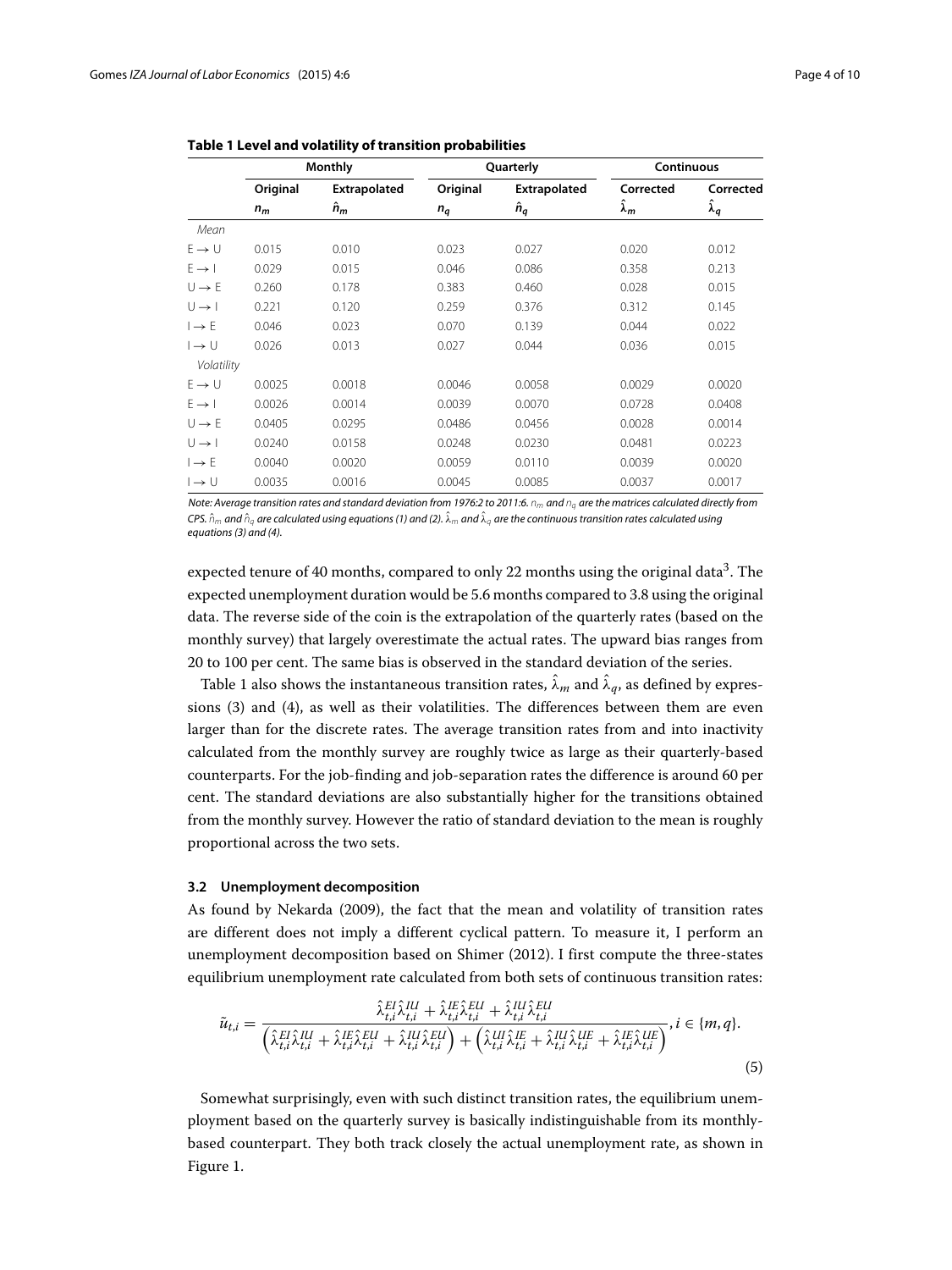

<span id="page-4-0"></span>The decomposition is based on a calculation of counterfactual unemployment rates, where all probabilities are kept constant at the sample mean, except one that is allowed to float. For instance, for the job-separation rate, we construct a counterfactual unemployment  $\tilde{u}^{EU}_{t,i}~=~u\left(\hat{\lambda}^{EU}_{t,i},\bar{\lambda}^{EI}_i,\bar{\lambda}^{UE}_i,\bar{\lambda}^{UL}_i,\bar{\lambda}^{IE}_i,\bar{\lambda}^{IU}_i\right)$  and measure its contribution by  $Cov\left(\tilde{u}_{t,i}, \tilde{u}_{t,i}^{EU}\right)$  $\overrightarrow{Var(\tilde{u}_{t,i})}$ 

The results are reported in Table [2.](#page-4-1) When using monthly survey data, the timeaggregation correction does not seem to matter for the decomposition. Both the original and corrected series have similar decompositions, with the job-finding rate only marginally more important than the job-separation rate, confirming the findings of Nekarda [\(2009\)](#page-9-4) and Elsby *et al.* [\(2009\)](#page-8-1).

The quarterly survey provides another conclusion. Using the original data, the jobseparation rate is more important, with roughly a 60-40 split. However, the continuous

<span id="page-4-1"></span>

|                    |          | <b>Monthly survey</b> | <b>Quarterly survey</b> |             |               |                   |
|--------------------|----------|-----------------------|-------------------------|-------------|---------------|-------------------|
|                    | Original | Corrected             | Original                |             | Corrected     |                   |
|                    |          | Continuous            |                         | Monthly     | Weekly        | Continuous        |
|                    | $n_m$    | $\lambda_m$           | $n_a$                   | $\hat{n}_m$ | $\hat{n}_w^*$ | $\hat{\lambda}_q$ |
| $E \rightarrow U$  | 0.312    | 0.301                 | 0.412                   | 0.332       | 0.293         | 0.247             |
| $E \rightarrow 1$  | $-0.001$ | $-0.001$              | $-0.002$                | $-0.004$    | $-0.004$      | 0.001             |
| $U \rightarrow F$  | 0.335    | 0.340                 | 0.277                   | 0.387       | 0.442         | 0.392             |
| $U \rightarrow I$  | 0.105    | 0.107                 | 0.073                   | 0.109       | 0.125         | 0.106             |
| $I \rightarrow F$  | 0.086    | 0.087                 | 0.062                   | 0.059       | 0.055         | 0.097             |
| $\rightarrow \cup$ | 0.164    | 0.166                 | 0.177                   | 0.117       | 0.090         | 0.158             |

**Table 2 Unemployment decomposition**

Note:  $n_m$  and  $n_a$  are calculated directly from CPS from 1976:2 to 2011:6.  $\hat{\lambda}_m$  and  $\hat{\lambda}_a$  are calculated using equations [\(3\)](#page-2-2) and [\(4\)](#page-2-3). \*Discrete weekly correction calculated  $\hat{n}_w=p_q\mu_q^{1/12}p_q^{-1}$ . The unemployment decomposition is based on Shimer [\(2012\)](#page-9-3). I report

the  $\frac{Cov\left(\tilde{u}_{t,i},\tilde{u}^{AB}_{t,i}\right)}{Var\left(\tilde{u}_{t,i}\right)}$ , normalised to add up to 1.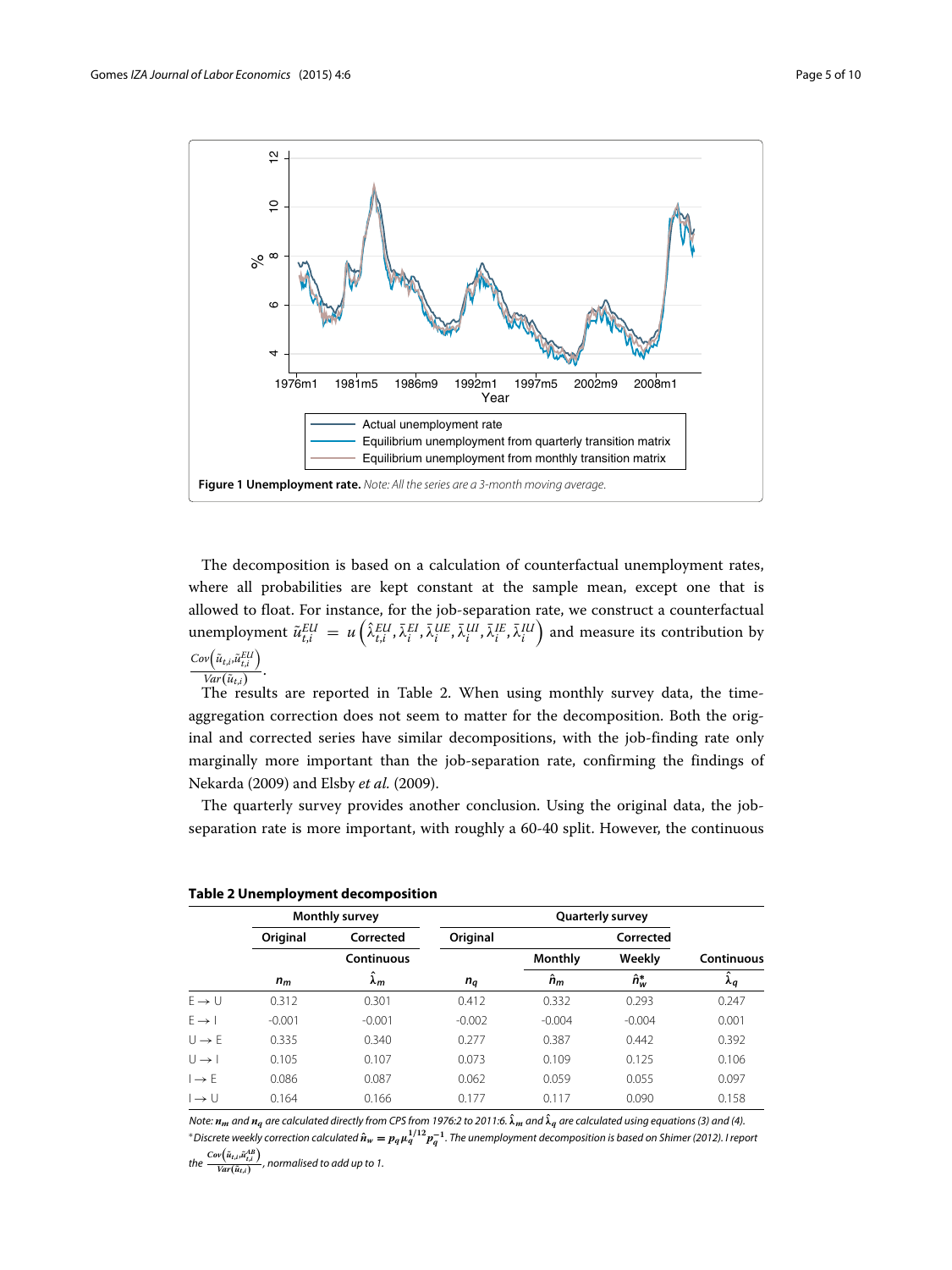time-aggregation correction overcompensates, giving a 40-60 split in favour of the jobfinding rate. I investigate two alternative discrete corrections: a monthly and a weekly (based on Elsby *et al.* [\(2009\)](#page-8-1)). Out of the two, the monthly discrete correction provides results that are more consistent with the monthly survey.

# **4 Understanding the differences**

One key assumption of the time-aggregation correction is that the transition rates remain constant within the period. I now check whether the discrepancies found in the previous section result from the failure of this assumption. Using the transition matrices in discrete time, assume that the transition rates in the second and third month  $\hat{n}_{m2}$  are potentially different from the ones in the first month:

<span id="page-5-0"></span>
$$
n_m \times \hat{n}_{m2} \times \hat{n}_{m2} = n_q \Rightarrow \hat{n}_{m2}^2 = (n_m)^{-1} n_q. \tag{6}
$$

I retrieve the matrix  $\hat{n}_{m2}$  in two steps. First, I write its canonical form and multiply it by itself. Then I do the spectral decomposition of the matrix  $(n_m)^{-1}n_q$ . Because of expression [\(6\)](#page-5-0) and the uniqueness of the spectral decomposition, I derive the eigenvalues and eigenvectors of the matrix  $\hat{n}_{m2}$ . I report its off-diagonal numbers in the first column of Table [3.](#page-5-1) For comparability, the second column shows the numbers of matrix *nm*. For  $n_m$  and  $n_q$  to be consistent, the transition rates in the second and third month have to be substantially lower. The job-separation rate has to be roughly half and the job-finding rate less than one half.

To have a deeper sense of these insights, I compute the monthly transition rates conditional on the labour market status in the previous period as in Gomes [\(2012\)](#page-8-3). I calculate three transition matrices from time  $t$  to  $t + 1$ , each one conditional on a different state at time *t* − 1. There are substantial differences in conditional rates. For instance, the employment-to-unemployment rate is 1.2% if the person was employed in the previous month, 13% if she was previously unemployed, and 4% if inactive. The job-finding rate is 43% if the job seeker was employed in the previous period but around 20% if unemployed or inactive. These differences are consistent with the gaps between the first two columns of Table [3.](#page-5-1) The bottom line is that transition flows cannot be treated as driven by a memoryless stochastic process. On the contrary, there are substantial history-dependent effects.

These findings are in line with Elsby *et al.* [\(2013\)](#page-8-9). They estimate the monthly job-finding rates for OECD countries building upon the methodology of Shimer [\(2012\)](#page-9-3) using data on the unemployed by different duration spells. They find that the calculated rates are

<span id="page-5-1"></span>

| 2nd, 3rd Month<br><b>Unconditional</b>        | <b>Conditional on:</b><br>$U_{t-1}$ |           |
|-----------------------------------------------|-------------------------------------|-----------|
|                                               |                                     |           |
| $\hat{n}_{m2}$<br>$E_{t-1}$<br>n <sub>m</sub> |                                     | $l_{t-1}$ |
| $E \rightarrow U$<br>0.008<br>0.015<br>0.012  | 0.132                               | 0.038     |
| $E \rightarrow 1$<br>0.008<br>0.029<br>0.019  | 0.076                               | 0.277     |
| $U \rightarrow E$<br>0.119<br>0.260<br>0.439  | 0.207                               | 0.194     |
| $U \rightarrow I$<br>0.133<br>0.062<br>0.221  | 0.166                               | 0.403     |
| $I \rightarrow E$<br>0.013<br>0.046<br>0.340  | 0.126                               | 0.026     |
| 0.026<br>$l \rightarrow U$<br>0.001<br>0.066  | 0.261                               | 0.016     |

**Table 3 Understanding the differences**

*Note: averages between 1976:2 and 2011:6, calculated from CPS.*  $\hat{n}_{m2}$  *calculated using equation [\(6\)](#page-5-0)*.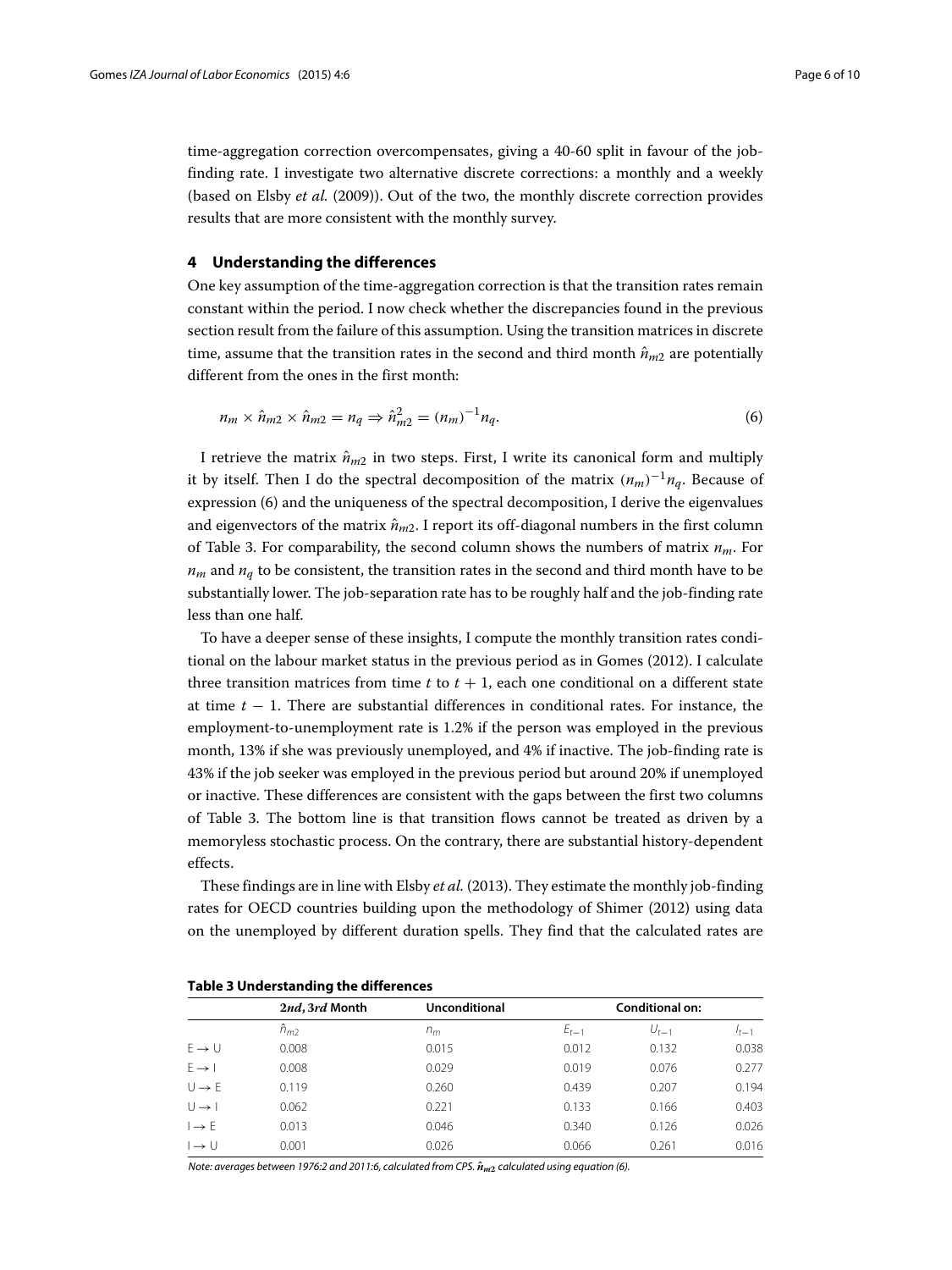statistically different depending on which unemployment length was used. In a companion paper, Hobijn and Sahin [\(2009\)](#page-8-10) report that the US monthly job-finding rate is 42% for unemployment spells shorter than 1 month, whereas it falls to 31% when considering spells between 1 to 3 months and to 13% with spells between 3 to 6 months.

There are a several reasons for why the aggregate conditional probabilities are so different. Here, I briefly comment on four of them: ex-ante heterogeneity, ex-post heterogeneity, country specific characteristics and response-error bias.

#### **4.1 Ex-ante heterogeneity**

Workers are heterogeneous in many observable and unobservable characteristics that are time-invariant to a large extent, such as education, sex, and ability. If the transition rates differ across such dimensions, the aggregate rate might vary because of composition variation of the pool of workers. Suppose that there are only two states *A* and *B* and two groups of workers, type 1 and type 2. These workers only differ in their transition rates from state *A* to state *B*, with continuous time rates satisfying  $\lambda_1^{AB} > \lambda_2^{AB}$ . Then the observed average rate would decrease over time because the pool of workers in state *A* would be increasingly formed by type 2 workers, who have a lower outflow rate. The empirical labour literature refers to this mechanism that explains falling job-finding rates as spurious negative duration dependence.

### **4.2 Ex-post heterogeneity**

Even in the absence of ex-ante heterogeneity, ex-post heterogeneity may result from a number of history-dependent causes and make the aggregate transition rates differ across histories. For instance, if general and job-specific human capital accumulates (depreciates) when employed (unemployed), the probability of becoming unemployed (employed) may vary with tenure (unemployment duration) (Laureys [2013\)](#page-8-11). Stigma and search discouragement are alternative mechanisms the empirical literature has identified as causes of state-dependent negative duration. See, e.g., Gonzalez and Shi [\(2010\)](#page-8-12) and Fernandez-Blanco and Preugschat [\(2012\)](#page-8-13).

#### **4.3 Country specific characteristics**

In the United States, on average, since 1990, 13 per cent of the unemployed are on temporary layoff. They expect to be called back by their former employer. Fujita and Moscarini [\(2013\)](#page-8-14) document that nearly 40 percent of all job-seekers are rehired by the same employer, whereas this percentage rises to 85 percent for those temporary laid-off. Although this is neither an inherent characteristic of the worker nor duration-dependent, it is certainly the case that temporary laid-off workers experience different transition patterns. Calculations from the CPS show that the probability of finding a job within a month is 45 per cent for the temporary laid-off and 23 per cent for the other unemployed. Also, the probability of going to inactivity is roughly half compared to the regular unemployed. Temporary layoffs are more likely to be captured in monthly surveys than in quarterly ones since many employment–unemployment–employment transitions take place in weeks when temporary layoffs are involved.

While temporary layoffs are less relevant outside the United States, features of the institutional environment in Europe might also create duration dependence. Suppose that, as in many European countries, there are two types of contracts, permanent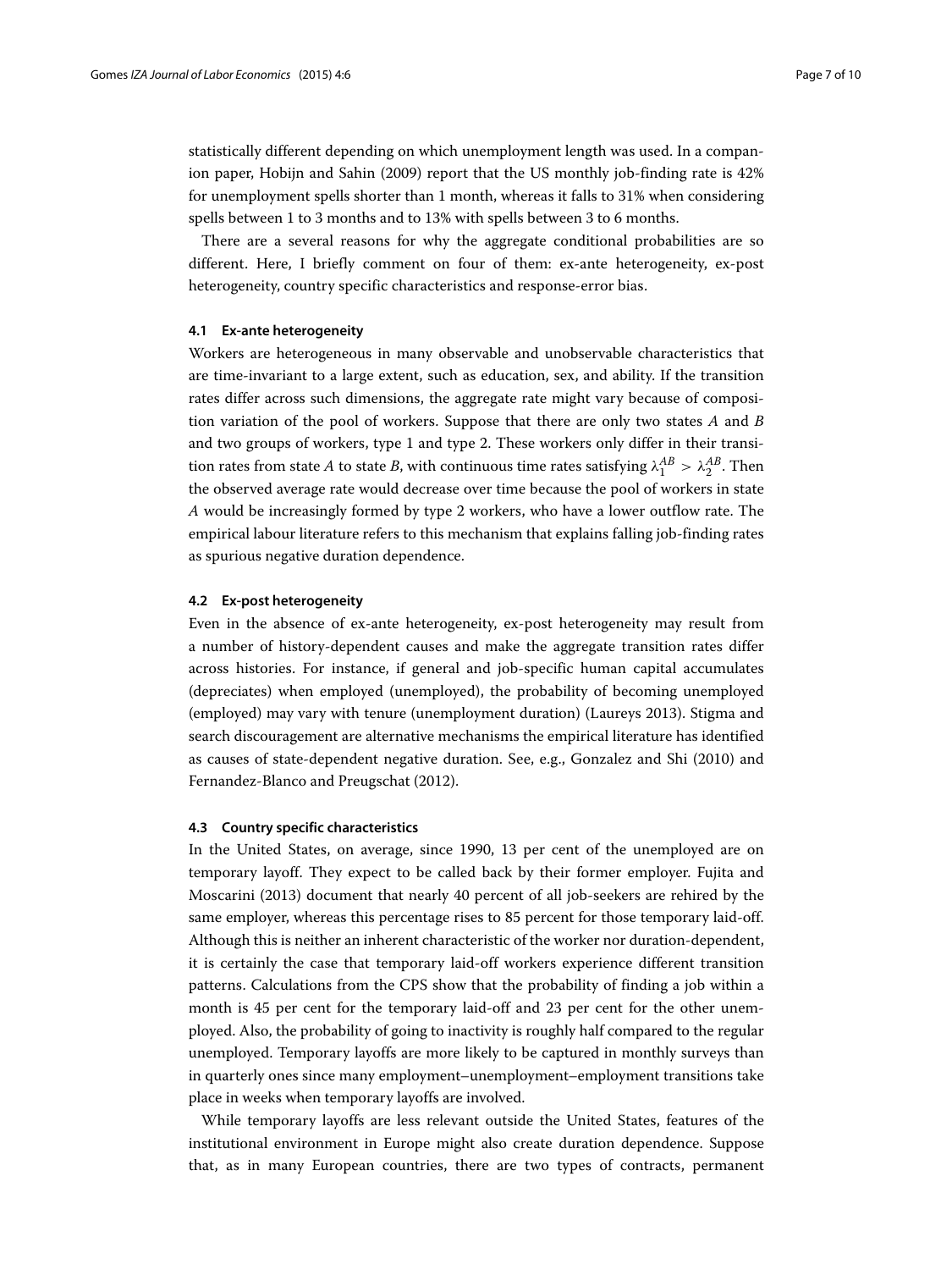and temporary, with different separation rates (as analysed in Silva and Vázquez-Grenno [2013\)](#page-9-1). The longer the employment spell the lower the job-separation rate would be because the pool of employment would be increasingly formed by permanent contracts.

# **4.4 Response error bias**

When using survey data to estimate worker flows, there is the additional problem of response-error bias. The response-error bias may be severe because the errors are cumulative in longitudinal data and lead to an overestimation of flows. This bias is present irrespective of the frequency and should have the same magnitude. However, the bias should be larger *relative* to actual transitions in a monthly survey because there are few recorded transitions there. This bias might be particularly relevant for the transitions between unemployment and inactivity, which are more prone to be misreported. But, because the time-aggregation correction is computed with all the elements of the transition matrix, all the continuous rates are affected.

### **5 Conclusion**

I show that even correcting for time aggregation, transition rates calculated from the CPS at monthly and quarterly frequencies are different in terms of levels and volatility. While the time-aggregation correction does not affect the unemployment decomposition using monthly survey data, it does so when using the quarterly survey. Several elements can contribute to these differences: ex-ante and ex-post heterogeneity, country specific characteristics, and response-error bias in surveys.

The main result is important in three dimensions. First, we should be aware of it when comparing labour market facts obtained from data sources with different frequencies. This is particularly relevant for cross-country comparisons, particularly between European countries and the United States, as in Petrongolo and Pissarides [\(2008\)](#page-9-2), Elsby *et al.* [\(2011\)](#page-8-4), Silva and Vázquez-Grenno [\(2013\)](#page-9-1), or Hairault *et al.* [\(2012\)](#page-8-6). Whenever a quarterly survey is used, the size of the transition rates should be compared to the quarterly CPS numbers provided here.

Second, while the time-aggregation correction might be disregarded for unemployment decomposition in a monthly survey, it is important when using a quarterly survey. It seems, however, that a continuous correction somehow overstates the importance of the job finding rate. In the particular case studied, a discrete monthly correction provides more consistent results.

The result also has implications for labour market models and their calibration. While the two sets of numbers at monthly and quarterly frequency are inconsistent, they are both valid, and it is not clear which one should be preferred. If the inconsistency is only due to the presence of heterogeneity, ideally, we should model the heterogeneity and match the labour market at several frequencies<sup>4</sup>. When the heterogeneity is not modeled, the quarterly numbers put a larger weight on people with lower transition rates, so perhaps the monthly numbers are more suited. However, if a significant fraction of the discrepancy is due to temporary layoffs and response-error bias, the monthly transitions might overstate the actual labour market flexibility. Disentangling the potential causes was not the objective of this paper. It is a difficult task but worthwhile pursuing.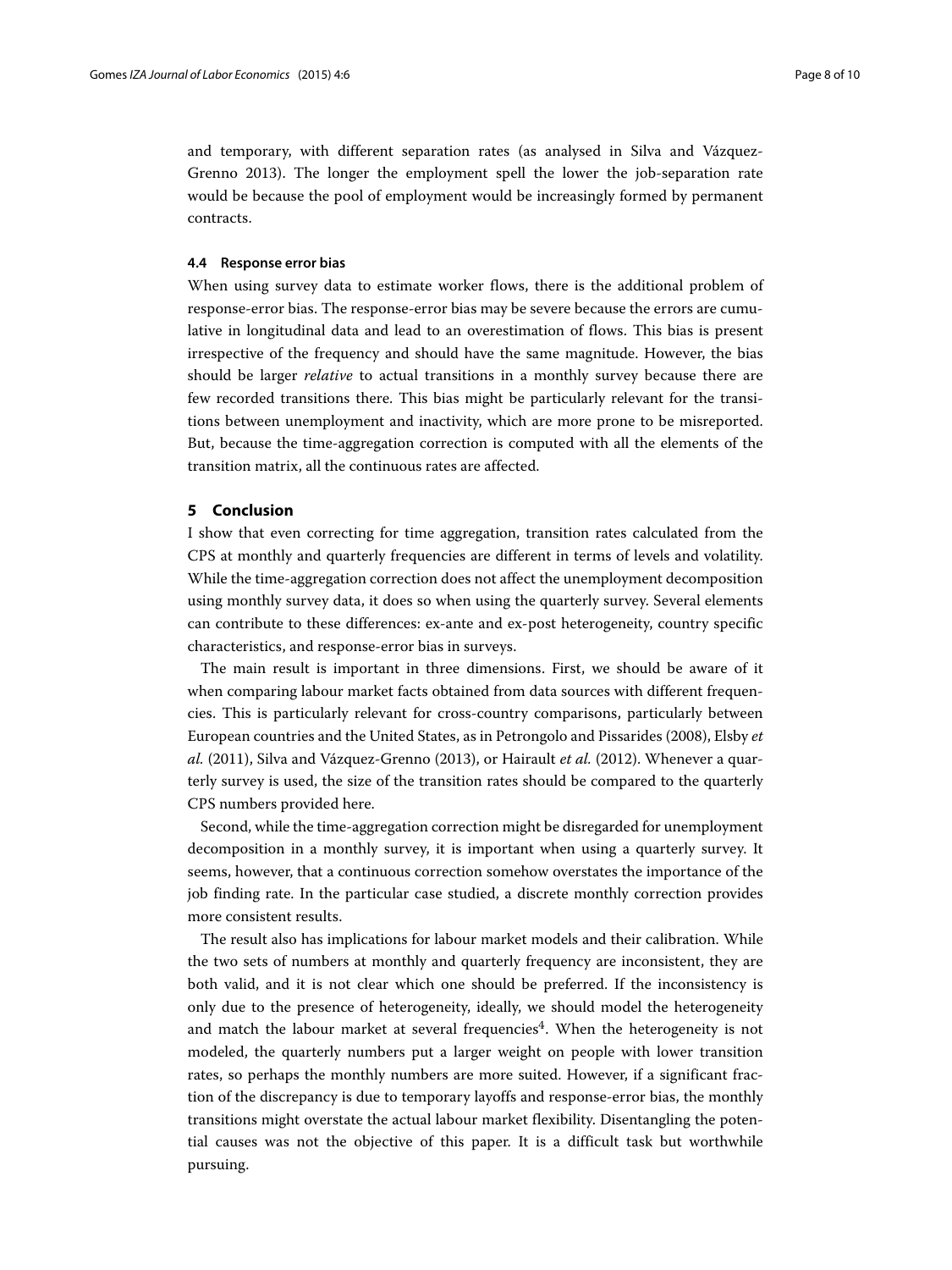#### **Endnotes**

 $1$ <sup>1</sup>The latter paper also computes the monthly transitions based on administrative data. Also worth mentioning are Hertweck and Sigrist [\(2015\)](#page-8-15), who compute the monthly transitions for Germany.

2I extend Shimer's code, which is publicly available in his webpage. There are five breaks in the survey: 1978m1, 1985m7, 1985m10, 1994m1 and 1995m6 to 1995m9. The missing values are extrapolated by computing the average of the same month of the previous and following year. All the series were then seasonally adjusted using US Census Bureau X12.

<sup>3</sup>If we consider only the outflow of employment to unemployment, the calculated job tenure would be of 8.3 years using extrapolated data and 5.5 years using the original series.

<sup>4</sup>One interesting attempt is Morchio [\(2015\)](#page-9-6). He documents that 10 per cent of individuals account for two thirds of all unemployment spells in the United States. He then sets up a model feature worker unobserved heterogeneity and match quality heterogeneity. He identifies the heterogeneity by looking at inequality in unemployment over the lifetime.

# **Additional files**

<span id="page-8-8"></span><span id="page-8-7"></span>**[Additional file 1:](http://www.izajole.com/content/supplementary/s40172-015-0021-9-s1.zip) GomesIZA2015.zip (STATA & MATLAB codes and data). [Additional file 2:](http://www.izajole.com/content/supplementary/s40172-015-0021-9-s2.pdf) Appendix.pdf (Graphical appendix).**

#### **Abbreviations**

CPS: Current Population Survey; E: Employed; I: Inactive; U: Unemployed.

#### **Competing interests**

The IZA Journal of Labor Economics is committed to the IZA Guiding Principles of Research Integrity. The author declares that he has observed these principles.

#### **Acknowledgement**

I would like to thank Javier Fernandez-Blanco and an anonymous referee for their comments. Financial support was provided by the Bank of Spain's Programa de Investigación de Excelencia. Responsible editor: Pierre Cahuc

#### Received: 24 November 2014 Accepted: 9 February 2015 Published online: 26 March 2015

#### **References**

<span id="page-8-0"></span>Blanchard OJ, Diamond P (1990) The cyclical behavior of the gross flows of U.S. workers. Brookings Pap Econ Act 21(2):85–156

<span id="page-8-9"></span>Elsby M, Hobijn B, Sahin A (2013) Unemployment dynamics in the OECD. Rev Econ Stat 95(2):530–548

<span id="page-8-5"></span><span id="page-8-1"></span>Elsby M, Michaels R, Solon G (2009) The ins and outs of cyclical unemployment. Am Econ JMacroeconomics 1(1):84–110 Elsby M, Smith J (2010) A Great Recession in the UK Labour Market: A Transatlantic Perspective. Nat Inst Econ Rev 214:R1–R12

<span id="page-8-4"></span>Elsby M, Smith J, Wadsworth J (2011) The role of worker flows in the dynamics and distribution of UK unemployment. Oxford Rev Econ Policy 27(2):338–363

<span id="page-8-13"></span>Fernandez-Blanco J, Preugschat E (2012) On the Effects of Ranking by Unemployment Duration. Mimeo, Universitad Autònoma de Barcelona

<span id="page-8-14"></span>Fujita S, Moscarini G (2013) Recall and Unemployment. NBER working paper 19640

<span id="page-8-2"></span>Fujita S, Ramey G (2009) The Cyclicality of Separation and Job Finding Rates. Int Econ Rev 50(2):415–430

<span id="page-8-3"></span>Gomes P (2012) Labour market flows: facts from the United Kingdom. Labour Econ 19(2):165–175

<span id="page-8-12"></span>Gonzalez F, Shi S (2010) An Equilibrium Theory of Learning, Search, and Wages. Econometrica 78(2):509–537

<span id="page-8-6"></span>Hairault J-O, Le Barbanchon T, Sopraseuth T (2012) The Cyclicality of the Separation and Job Finding Rates in France. IZA discussion paper 6909

<span id="page-8-15"></span>Hertweck M, Sigrist O (2015) The Ins and Outs of German Unemployment: A Transatlantic Perpective. Oxford Econ Pap. Forthcoming

<span id="page-8-10"></span>Hobijn B, Sahin A (2009) Job-finding and separation rates in the OECD. Econ Lett 104(3):107–111

<span id="page-8-11"></span>Laureys L (2013) The Cost of Human Capital Depreciation during Unemployment. Mimeo, Bank of England working paper 505